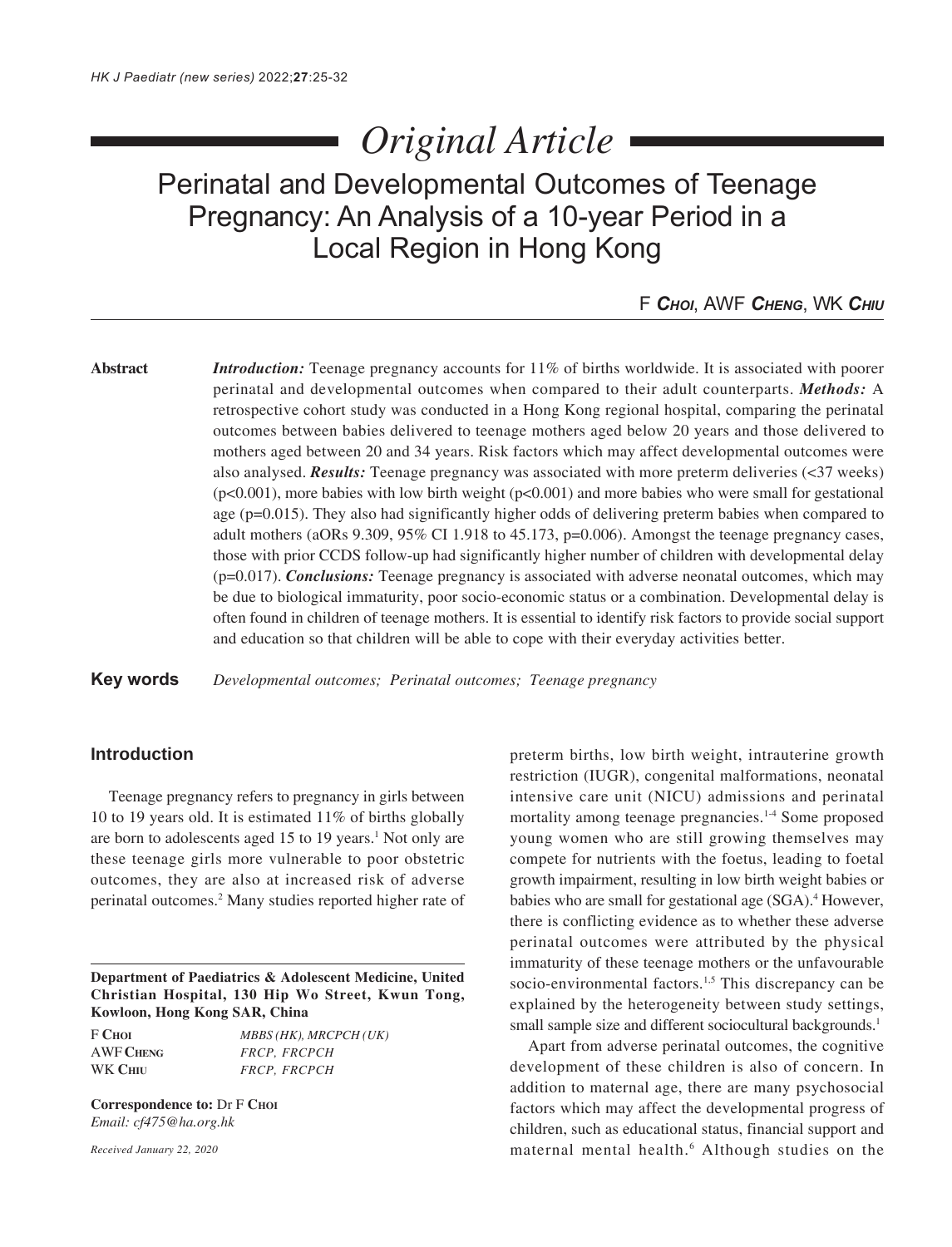relationship between young maternal age and children's cognitive outcome have been performed, most of them were retrospective and did not account for certain confounding factors, for example, smoking and partner status, which were hypothesised to contribute to poorer developmental outcomes.7 It is essential to identify risk factors which may affect a child's development so that support can be provided earlier, helping the family and child cope with their daily living.

The aim of this study is to investigate whether teenage mothers are at higher risk of adverse perinatal outcomes when compared with their adult counterparts and to identify risk factors amongst teenage mothers which may lead to poorer cognitive outcomes of their offspring.

# **Methods**

This is a retrospective cohort study covering the period from 1 January 2008 to 31 December 2017.

Ninety-five babies born to primiparous women aged under 19 years old who were under the Comprehensive Child Development Service (CCDS) follow-up in the Kowloon East cluster during the above period were included. CCDS provides integrated follow-up to most teenage mothers in Hong Kong. 285 babies born to primiparous women aged between 20 and 34 years were matched for comparison.

As advanced maternal age (>35 years) is known to be an independent risk factor for adverse perinatal outcomes, women aged 20 to 34 years are considered to have a reasonably lower risk of age-related pregnancy complications.4 Multiparous women, women aged above 35 years, and women with multiple pregnancies were excluded.

The sample size was calculated based on the population size of Kwun Tong district. With a confidence interval of 95%, margin of error of 5% and power of 80%, the required total sample size was calculated to be 380.

Demographics, past medical history, clinical parameters and outcomes were collected from the Hospital Authority Clinical Management System / electronic Patient Record system via the Clinical Data Analysis and Reporting System (CDARS). Baseline demographic data included were maternal age, ethnicity, marital status, maternal smoking and drinking status, maternal educational level, maternal past medical history and mode of delivery. The outcome parameters included were gestational age at birth, birth weight, Apgar scores, neonatal complications, for example

respiratory distress syndrome, intraventricular haemorrhage and necrotising enterocolitis, neonatal infections, congenital anomalies and birth trauma.

## *Definitions*

Gestational age at birth was defined as the number of completed weeks of gestation between the first day of the last menstrual period and the delivery date.

Perinatal outcomes examined were preterm delivery (<37 completed weeks); very preterm delivery (<32 completed weeks); extremely preterm delivery (<28 completed weeks); low birth weight (LBW) (birth weight <2500g); very low birth weight (VLBW) (birth weight <1500g); extremely low birth weight (ELBW) (birth weight <1000g); small for gestational age (SGA) (birth weight <10th percentile for gestational age); large for gestational age (LGA) (birth weight >90th percentile for gestational age); low Apgar score at 1 minute and 5 minutes of life (Apgar score <7); mode of delivery (spontaneous vaginal delivery, Caesarean section, forceps delivery or vacuum extraction); NICU admission; neonatal complications including congenital anomalies, neonatal infections, respiratory distress syndrome, intraventricular haemorrhage, necrotising enterocolitis and birth trauma were defined according to the International Classification of Disease coding version nine (ICD-9) in the clinical management system and medical records.

Children were considered developmental delay by formal assessment at the Child Assessment Centre (CAC) where available. For those who were not assessed by CAC at the time of data collection, their developmental progress was assessed by the same paediatrician at their Maternal Child Health Care Centre (MCHC) follow-up, who has experience in developmental assessment.

Risk factors included in the subgroup analysis were maternal psychiatric disorder; maternal smoking status; assistance in childcare; prior CCDS follow-up; Comprehensive Social Security Assistance (CSSA) support and history of child abuse.

### *Statistical Analysis*

Categorical variables were compared using the Pearson Chi square test or Fisher's Exact test (where expected frequencies were <5), as appropriate in univariate analysis. Continuous variables were compared using the Mann Whitney U test and were reported as median and interquartile range. A two-sided p-value of less than 0.05 was considered statistically significant.

Multivariable logistic regression analysis was used to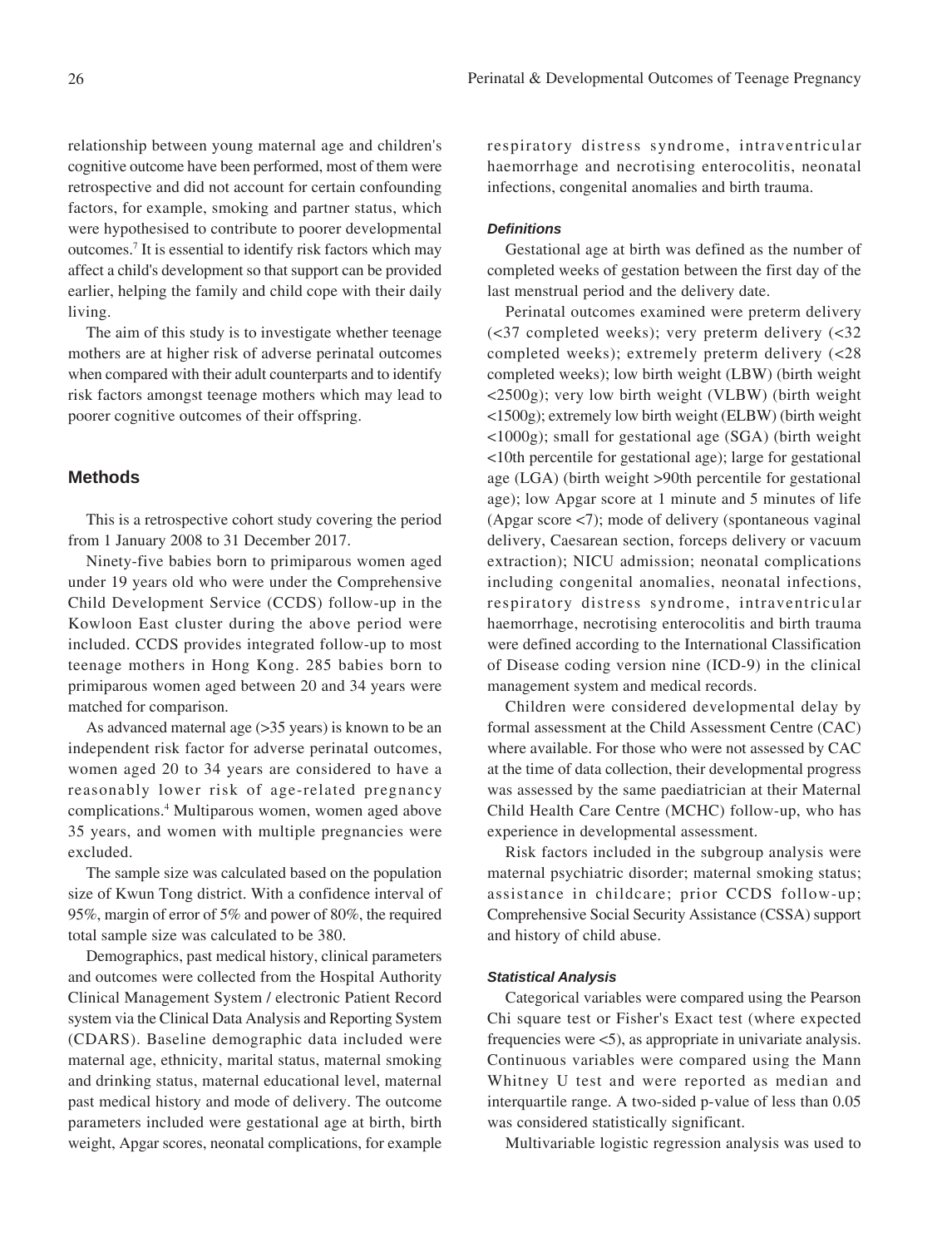identify the odd ratios for neonatal outcomes for teenage pregnancies. Crude and adjusted odd ratios (aOR) with their 95% confidence intervals (CI) were used to present the effects among mothers <20 years old compared with those aged between 20 and 34 years.

Statistical Package for Social Sciences for Windows, version 24.0 (SPSS, Chicago, IL, USA) was used for statistical analysis.

# **Results**

## *Baseline Characteristics*

Ninety-five cases were under CCDS follow-up for teenage pregnancy from 1 January 2008 to 31 December 2017, with a mean age at delivery being 17 years (interquartile range: 16 to 18 years). 285 adult mothers were included, with a mean age at delivery being 25 years (interquartile range: 25.5 to 29 years). Table 1 showed the baseline demographics of the two groups. There were more mothers who were smokers (35.8% vs 4.9%), unmarried  $(1.1\% \text{ vs } 95.8\%)$  and without tertiary education (0% vs 46.7%) in the teenage group. There was significant

difference on the modes of delivery  $(p=0.01)$ , with less spontaneous vaginal delivery (73.3% vs 86.3%) and more instrumental delivery (26.7% vs 13.7%) in the teenage mother group. There was no statistically significant difference in other baseline characteristics.

## *Neonatal Outcomes*

Univariate analysis (Table 2) showed that teenage pregnancy was associated with more preterm babies delivered before 37 weeks  $(11.6\% \text{ vs } 0.7\%, \text{p} < 0.001)$ , more babies with LBW (9.5% vs  $0\%$ , p<0.001), more babies who were SGA  $(3.2\% \text{ vs } 0\%, \text{p=0.015})$  and more babies with Apgar score less than 7 at 1 minute of life (3.2% vs 0.4%, p=0.05).

Table 3 showed the crude and adjusted odd ratios for neonatal outcomes by maternal age group. Teenage mothers were found to have significantly higher odds of delivering preterm babies when compared to adult mothers (aORs 9.309, 95% CI 1.918 to 45.173, p=0.006).

## *Developmental Delay in Teenage Mother Group*

In this study, the rate of developmental delay in children born to teenage mothers was 25.3%. Further analysis

|                               | Teenage $(n=95)$ | Adult $(n=285)$ | P-value |
|-------------------------------|------------------|-----------------|---------|
| Maternal age (median +/- IQR) | $17(16-18)$      | 28 (25.5-29)    | < 0.001 |
| Ethnicity                     |                  |                 | 0.009   |
| Hong Kong Resident            | 93 (97.9%)       | 256 (89.8%)     |         |
| China Tourist                 | $2(2.1\%)$       | $29(10.2\%)$    |         |
| Married                       | $1(1.1\%)$       | 273 (95.8%)     | < 0.001 |
| Smoker                        | 34 (35.8%)       | $14(4.9\%)$     | < 0.001 |
| Drinker                       | $3(3.2\%)$       | $5(1.8\%)$      | 0.418   |
| <b>Educational level</b>      |                  |                 | < 0.001 |
| Secondary                     | 95 (100%)        | 152 (53.3%)     |         |
| Tertiary                      | $0(0\%)$         | 133 (46.7%)     |         |
| Religion                      | $0(0\%)$         | $8(2.8\%)$      | 0.209   |
| Antenatal booked case         | 88 (92.6%)       | 278 (97.5%)     | 0.028   |
| Spontaneous vaginal delivery  | 82 (86.3%)       | 209 (73.3%)     | 0.01    |
| Instrumental delivery         | 13(13.7%)        | 76(26.7%)       | 0.01    |
| Psychiatric illness           | $3(3.2\%)$       | 13 $(4.6\%)$    | 0.770   |
| Diabetes mellitus             | $0(0\%)$         | $7(2.5\%)$      | 0.200   |
| Hypertension                  | $0(0\%)$         | $4(1.4\%)$      | 0.576   |
| Genitourinary tract infection | $8(8.4\%)$       | 13 $(4.6\%)$    | 0.154   |

#### **Table 1** Baseline demographics of teenage and adult mothers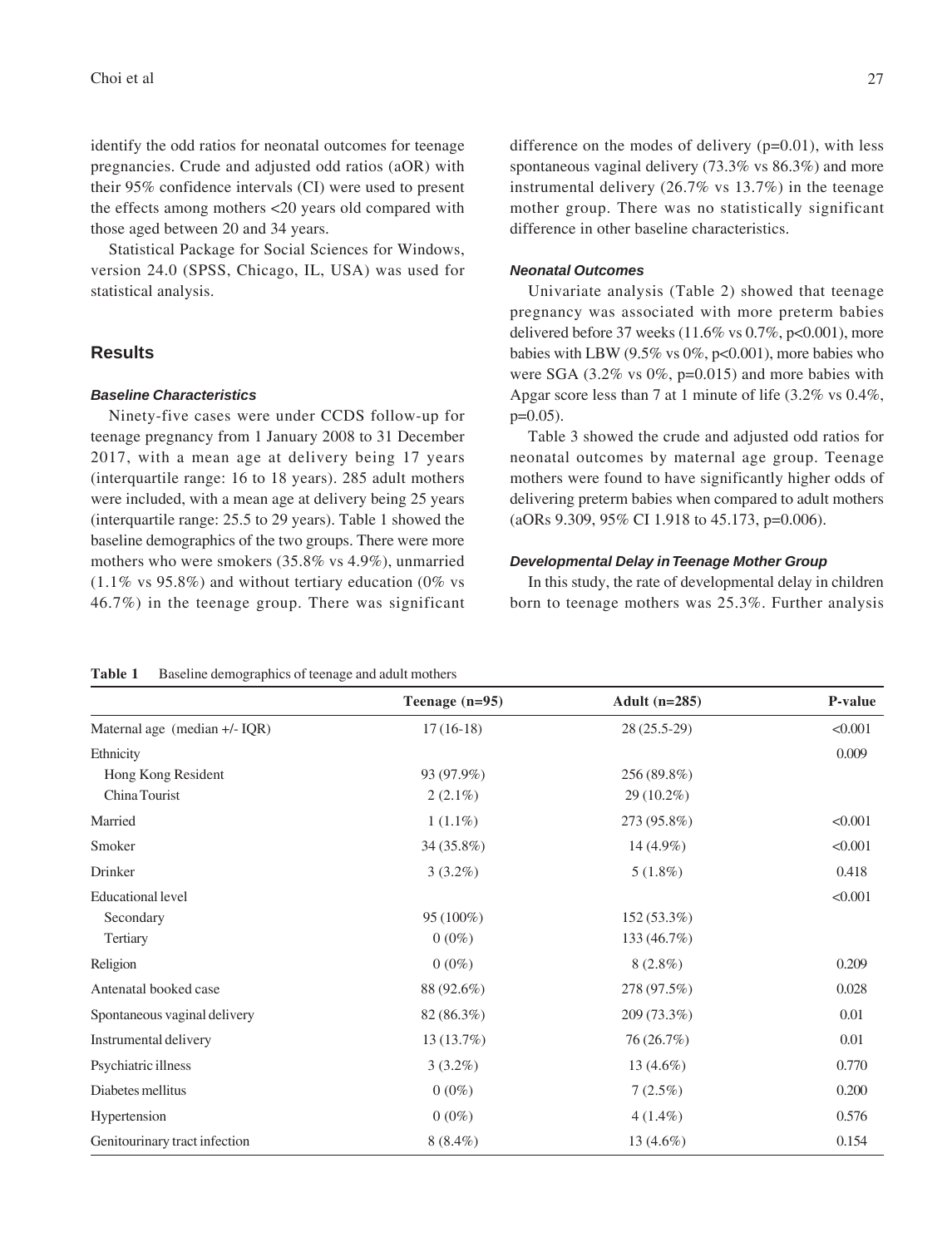exploring the risk factors among teenage pregnancy group which may lead to children with developmental delay was performed. As shown in Table 4, the cases with prior CCDS follow-up had significantly higher numbers of children with developmental delay  $(91.7\% \text{ vs } 66.2\%, \text{p=0.017}).$ 

# **Discussion**

## *Baseline Characteristics*

In this study, it was found that teenage mothers were less likely to have given birth via instrumental delivery when compared to their adult counterparts. This is consistent with previous studies which showed a decreased rate of Caesarean section and instrumental delivery in teenage mothers.2,4,8 However, some studies showed an increased rate of emergency Caesarean sections among teenage mothers with indications of non-reassuring foetal status due to preterm labour or cephalo-pelvic disproportion due to pelvic bone immaturity.<sup>1,2</sup> By evaluating the nature of Caesarean section being emergency or elective, more insight can be provided on whether the finding of less Caesarean section among teenage mothers is due to biological factors, maternal preference or sociocultural background. Teenage mothers having higher rates of spontaneous vaginal delivery may be explained by a more favourable myometrial function, greater elasticity of connective tissues, lower compliance of cervix and low birth weight babies, as suggested by a Turkish study.<sup>9-11</sup>

## *Neonatal Outcomes*

Many studies confirmed that teenage pregnancies are associated with preterm deliveries, which is similar to the findings of this study of teenage pregnancies having a higher rate of preterm deliveries <37 weeks. There is no clear explanation but many studies support that biological immaturity in youngsters give rise to a higher incidence of premature rupture of membrane (PROM), leading to more genitourinary infections, hence preterm deliveries.9 However, there was no significant difference in the rate of genitourinary tract infections between the two groups in this study, but teenage mothers tend to have a higher rate.

Another explanation is the insufficiency in uterine and cervical blood supply maturation, which also leads to an increased susceptibility to infection and increased prostaglandin production, hence a trend towards increased preterm deliveries.12 Some also gave the explanation of adolescents have a shorter cervix and a smaller uterine volume, which may not be sufficient to accommodate for a term foetus, so they tend to give birth to preterm babies.13

However, it is debatable whether these preterm deliveries are more associated with the biological immaturity of young mothers or their unfavourable socio-economic conditions.

International studies have found many social factors contribute to a higher rate of premature deliveries among young mothers, including poor antenatal care, low socioeconomic status and negative lifestyle factors.<sup>14</sup>

In this study, it was found there were significantly less number of antenatally booked cases, more smokers and less mothers who have received tertiary education among teenage mothers. These social factors could contribute to the higher rate of preterm deliveries as inadequate antenatal care and risky behaviours are known risk factors for adverse neonatal outcomes.15

Although some studies showed teenage pregnancy itself was not a significant risk factor for adverse neonatal outcomes after adjusting for socioeconomic factors, our study confirmed that teenage mothers have a significantly higher chance of delivering preterm babies than the adult mothers after adjusting for maternal smoking, education level, antenatally booked cases and maternal ethnicity.

Teenage pregnancy is complex with many biological and social factors interlinked. It is difficult to determine any causative factors which may give rise to adverse neonatal outcomes. It is likely the adverse neonatal outcomes are due to a combination of gynaecological immaturity and unfavourable socioeconomic factors.

This study also confirmed teenage pregnancies are associated with LBW babies, which is consistent with most studies. However, in accordance with a study in 2009, there was no significance after adjusting for confounding factors.<sup>16</sup> Some studies found there was no significant difference between the mean birth weight and the proportion of LBW babies between teenage and adult mothers.<sup>3</sup> LBW babies may be associated with their prematurity as teenage pregnancies tend to give rise to preterm deliveries. A cohort showed significantly increased risk of delivering babies extremely preterm (<28 weeks) in teenage mothers; and as extreme prematurity and ELBW is intrinsically linked, this may explain the relationship between LBW babies and teenage pregnancy, but may only remain true for extreme preterm babies.4

Teenage pregnancies were also found to be associated with babies who are SGA. However, this is in contrast with the finding in a Swedish study that there was no increased risk for SGA babies in adolescent mothers.<sup>8</sup> This Swedish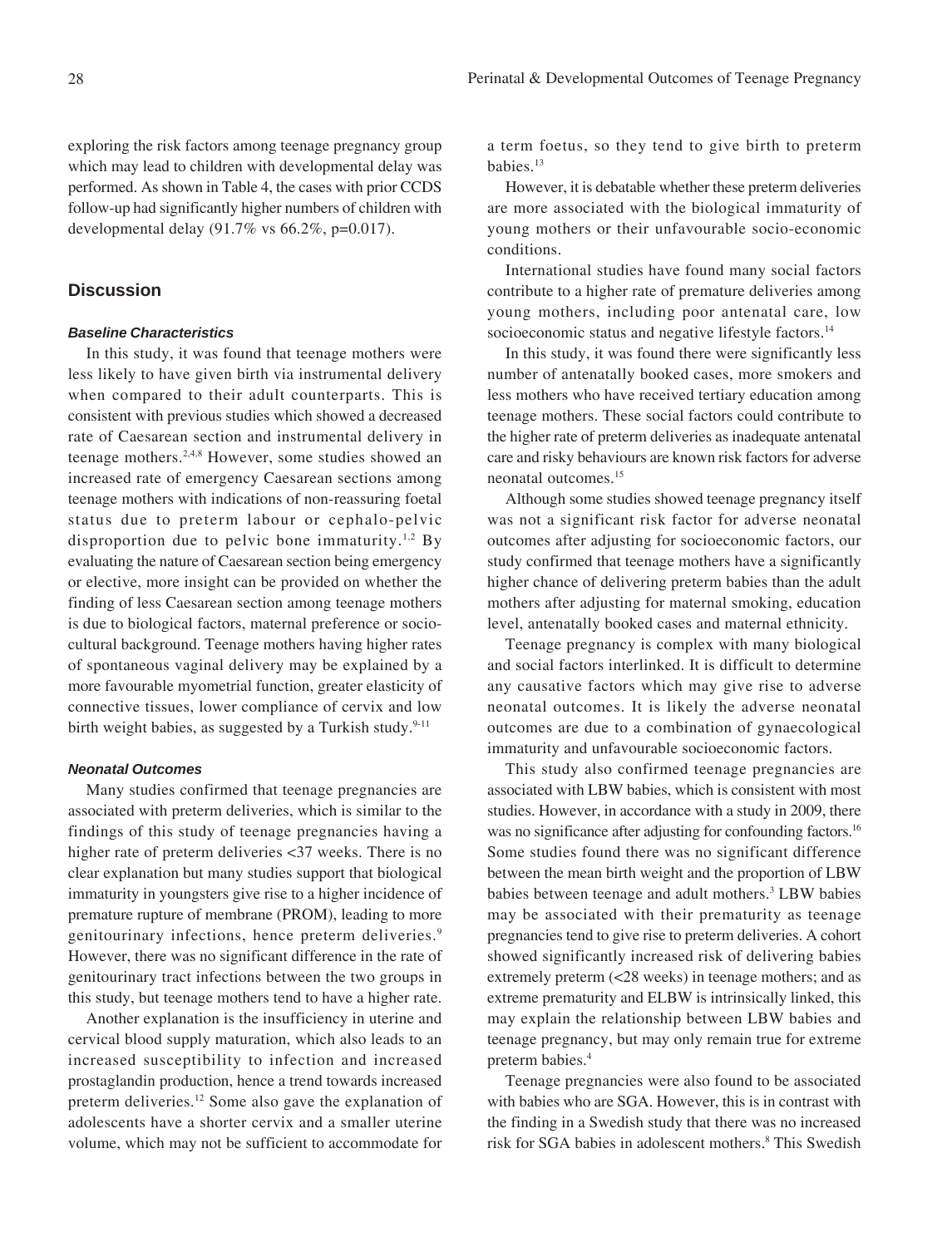**Table 2** Comparison in neonatal outcomes between teenage and adult pregnancies

|                               | Teenage $(n=95)$ | Adult $(n=285)$      | P-value           |
|-------------------------------|------------------|----------------------|-------------------|
| Gestation (median +/- IQR)    | $39(38-40)$      | $39(39-40)$          | 0.05              |
| Preterm <37 weeks             | $11(11.6\%)$     | $2(0.7\%)$           | < 0.001           |
| Preterm <32 weeks             | $1(1.1\%)$       | $0(0\%)$             | 0.250             |
| Preterm <28 weeks             | $1(1.1\%)$       | $0(0\%)$             | 0.250             |
| Birth weight (median +/- IQR) | 3095 (2750-3320) | 3330 (3152.5-3556.5) | < 0.001           |
| <b>ELBW</b>                   | $0(0\%)$         | $0(0\%)$             | $\qquad \qquad -$ |
| <b>VLBW</b>                   | $1(1.1\%)$       | $0(0\%)$             | 0.250             |
| <b>LBW</b>                    | $9(9.5\%)$       | $0(0\%)$             | < 0.001           |
| <b>SGA</b>                    | $3(3.2\%)$       | $0(0\%)$             | 0.015             |
| <b>LGA</b>                    | $2(2.1\%)$       | 5(1.8%)              | 1.000             |
| Apgar score $< 7$ at 1 min    | $3(3.2\%)$       | $1(0.4\%)$           | 0.050             |
| Apgar score <7 at 5 min       | $1(1.1\%)$       | $0(0\%)$             | 0.250             |
| NICU admission                | 36 (37.9%)       | 117 (41.1%)          | 0.587             |
| <b>RDS</b>                    | $2(2.1\%)$       | $0(0\%)$             | 0.062             |
| <b>IVH</b>                    | $0(0\%)$         | $0(0\%)$             |                   |
| NEC                           | $0(0\%)$         | $0(0\%)$             |                   |
| Neonatal infections           | $2(2.1\%)$       | $0(0\%)$             | 0.062             |
| Congenital anomalies          | $1(1.1\%)$       | $0(0\%)$             | 0.250             |
| Birth trauma                  | $1(1.1\%)$       | $1(0.4\%)$           | 0.438             |

# **Table 3** Odd ratios (ORs) in neonatal outcomes in teenage pregnancies

|                            | <b>Crude ORs</b> | 95% CI         | P-value | <b>Adjusted ORs*</b> | 95% CI          | P-value |
|----------------------------|------------------|----------------|---------|----------------------|-----------------|---------|
| Preterm                    | 18.53            | 4.03-85.25     | < 0.001 | 9.309                | 1.918-45.173    | 0.006   |
| <b>LGA</b>                 | 1.20             | $0.23 - 6.31$  | 0.826   | 0.765                | 0.123-4.766     | 0.774   |
| Apgar score $< 7$ at 1 min | 9.26             | $0.95 - 90.12$ | 0.055   | 3.281                | 0.287-37.526    | 0.339   |
| NICU admission             | 0.88             | $0.54 - 1.41$  | 0.587   | 0.757                | $0.423 - 1.355$ | 0.348   |
| Birth trauma               | 3.02             | 0.187-48.778   | 0.436   | 7.242                | 0.24-218.358    | 0.255   |

\* Adjusted for maternal smoking, education level, maternal ethnicity and antenatal booked cases

**Table 4** Subgroup analysis on risk factors for developmental delay in teenage pregnancy group

|                         | Developmental delay $(n=24)$ | Normal development $(n=71)$ | <b>P-value</b> |
|-------------------------|------------------------------|-----------------------------|----------------|
| Maternal mood disorders | $2(8.3\%)$                   | $7(9.9\%)$                  | 1.000          |
| Maternal smoking        | $11(45.8\%)$                 | $23(32.4\%)$                | 0.235          |
| Caretaker assistance    | 24 (100%)                    | 70 (98.6%)                  | 1.000          |
| Prior CCDS follow-up    | 22(91.7%)                    | $47(66.2\%)$                | 0.017          |
| <b>CSSA</b>             | $8(33.3\%)$                  | $17(23.9\%)$                | 0.366          |
| Child abuse             | $1(4.2\%)$                   | $1(1.4\%)$                  | 0.443          |
| Maternal drinking       | $0(0\%)$                     | $3(4.2\%)$                  | 0.569          |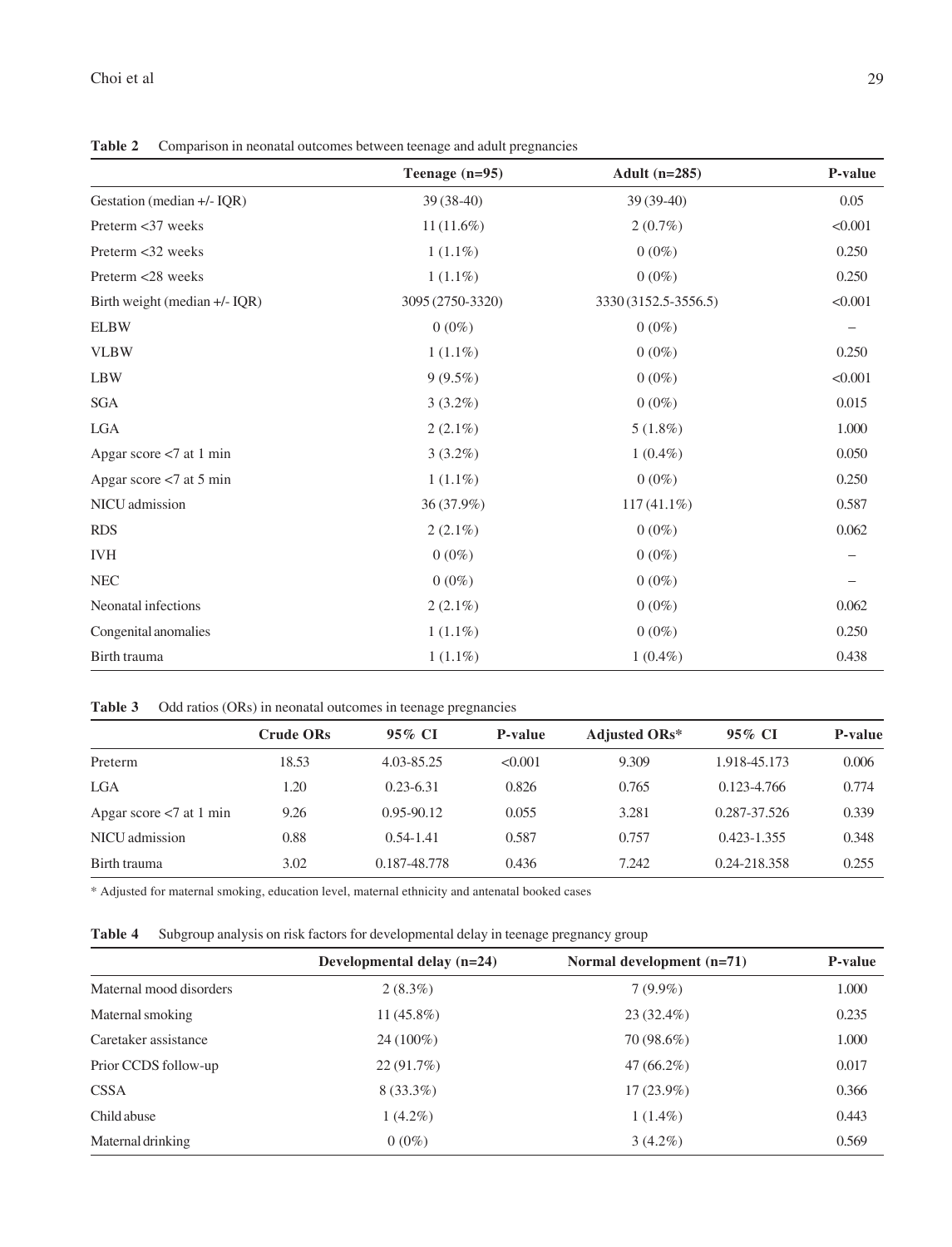study also pointed out maternal smoking appears to be a significant independent risk factor for SGA in all age groups, but has less significance in younger mothers.<sup>8</sup> The difference in socio-economic status may attribute to such adverse neonatal outcomes, although a study found the risk for SGA persisted even after restricting the analysis to women with age-appropriate education level, adequate antenatal care, non-smokers and non-drinkers.17

Teenage pregnancies were found to be associated with more babies born with Apgar score less than 7 at 1 minute of life. This is consistent with a study which showed teenage mothers had increased risks for adverse neonatal outcomes, including low Apgar score.18 The study also attributed the increased risk to maternal physical immaturity with maternal height as a measurement, explaining shorter maternal height relates to smaller pelvic size, thus increasing the risk of preterm deliveries, hence a higher chance of neonatal asphyxia. However, this study did not include maternal height or pelvic size as a measurement of physical maturity and could not demonstrate this relationship. Also, there was only significant difference in the Apgar score at 1 minute of life and not for that at 5 minutes of life. Apgar score is used to report the status of a newborn immediately after birth and assess the response to resuscitation if warranted. A low Apgar score at 1 minute of life does not predict an infant's outcome but that at 5 minutes of life correlates with neonatal mortality in large populations, but still does not predict future neurologic dysfunction.19,20 Although there is statistical significance in the difference in Apgar score at 1 minute of life between the two groups, the clinical significance is yet to be confirmed. By obtaining and comparing Apgar scores at 10, 15 and 20 minutes of life, the clinical impact of teenage pregnancies on adverse outcomes can be further explored.

## *Developmental Delay in Teenage Mother Group*

The rate of developmental delay in children born to teenage mothers in this study was 25.3%.

There is a paucity of local data on the epidemiology of developmental delay in the general population. According to a local study by *Tang et al* in 2008, the rate of developmental delay in children among referrals to Child Assessment Service in Hong Kong was 23%.21

A child's developmental progress can be affected by many biological and psychosocial factors. In this study, it was found that cases with prior CCDS follow-up had significantly higher numbers of children with developmental delay.

CCDS is a multidisciplinary service which provides comprehensive support to young children and their families using MCHC as a platform. One of its aims is to improve health and developmental outcomes of three main at-risk groups of children, including mothers who have mental illness, mothers who have history of illicit drug use and teenage mothers.

The results seemed to be a surprise as one would have thought earlier engagement and more support throughout a child's growth and development should alert both the caretaker and clinician of any signs of delay at a timely manner for formal assessment and intervention. However, on second thought, it was by recruiting these at-risk cases into CCDS which allowed for early identification of developmental delay, prompting for expedient CAC referral and early schooling with appropriate training. Moreover, these cases would be followed up for longer time so that their progress could be monitored closely.

On the other hand, cases with prior CCDS follow-up may not only be looked after early due to teenage pregnancy, but may have co-existing risk factors requiring close monitoring. Further investigation into whether these teenage mothers had mental illness or drug abuse history at the same time which required early CCDS follow-up may be beneficial to determine more associated risk factors leading to delay in their children's cognitive outcome.

Studies have shown children of teenage mothers are at three to four times higher risk of developmental delay in intelligence, language and social-emotional functions than those of adult mothers.<sup>22</sup> Most studies found that poor financial status, presence of maternal smoking and poor social support were risk factors for developmental delay in children.7,22 On the contrary, our study did not show any significant role of CSSA support, maternal smoking and caretaker assistance in the delay in development of children.

Another risk factor contributing to developmental delay is co-parenting conflicts. It commonly occurs in families with complex parent-grandparent relationships. Studies have shown that greater adolescent-mother conflict predicts a greater likelihood of the child being delayed in development.<sup>22</sup>

World-renowned Nurse-Family Partnership program led by Professor David Olds has been shown to be effective in improving birth, health and developmental outcomes, especially for young, first-time mothers and their children.23 The program starts prenatally, giving support and equipping young mothers with parenting techniques throughout the first two years of childhood. It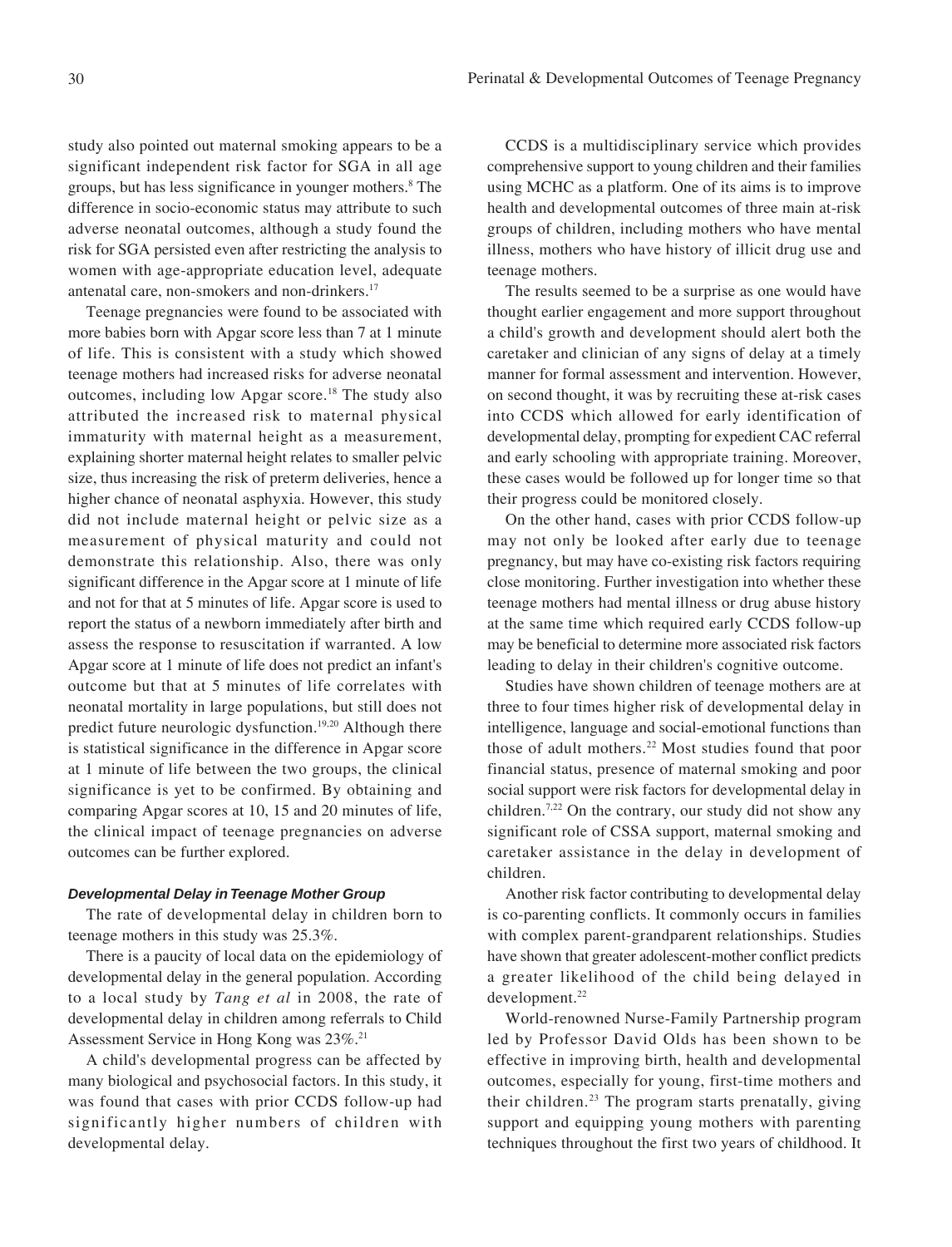is the responsive and engaging parenting which provides secure attachment for children to achieve their best developmental outcome. By making use of CCDS as a platform and with more resources, enhancement can be made by incorporating similar parenting programs to provide easy access to health resources and support to teenage mothers.

Biological factors such as parental intelligent quotient and history of breastfeeding may influence a child's development. These could be included in future studies to determine their significance. By analysing each domain of development for longer period by formal assessment, potential risk and protective factors can be identified and timely interventions can be provided.

## *Strengths and Limitations*

This is the first cohort study in Hong Kong studying the impact of teenage pregnancy on perinatal and developmental outcomes. This study covers certain socioeconomic and cultural factors which is important in exploring outcomes that are biologically and socially affected. Through selecting cases with comprehensive follow-up under CCDS, the chance of missing data can be minimised. It also provides a brief insight into the negative impact of teenage pregnancy and the potential consequences it may lead to, hoping to alert the society for the implementation of adequate sexual education to reduce teenage pregnancies and provision of support programs for the families.

However, with the nature of this study being retrospective, it is prone to confounding factors. This study only covers data from a single centre and does not include different sociocultural backgrounds in such a diverse society. More samples from other centres can be included to provide a more comprehensive overview on the sociocultural impact. Although some socioeconomic factors have been included in this study, a more diverse variety for example parental substance abuse history, parental alcohol intake, parental educational level and social services received, can be explored in more detail in future studies for a better coverage. By extending the study for a longer duration and including more potential risk factors, the developmental progress can be monitored in more detail and can provide a better insight into how to prevent developmental delay in the group of at-risk teenage mothers.

## **Conclusion**

Teenage pregnancy is associated with adverse neonatal outcomes, like preterm delivery. This may be due to biological immaturity or poor socio-economic status or a combination. Developmental delay is often found in children of teenage mothers and requires intensive support. It is essential to identify risk factors among teenage mothers and their families to provide better social support and appropriate education so that children will be able to cope with their everyday activities better.

# **Ethics Approval**

This study was approved by the Kowloon Central / Kowloon East Cluster Research Ethics Committee of the Hospital Authority (KC/KE-18-0210/ER-2) and written informed consent was waived.

# **Declaration of Interests**

Nil for all authors.

# **References**

- 1. Ganchimeg T, Ota E, Morisaki N, et al. Pregnancy and childbirth outcomes among adolescent mothers: a World Health Organization multicountry study. BJOG 2014;121 Suppl 1:40-8.
- 2. Daniels S, Robson D, Flatley C, Kumar S. Demographic characteristics and pregnancy outcomes in adolescents - Experience from an Australian perinatal centre. Aust N Z J Obstet Gynaecol 2017;57:630-5.
- 3. Karai A, Gyurkovits Z, Nyári TA, Sári T, Németh G, Orvos H. Adverse perinatal outcome in teenage pregnancies: an analysis of a 5-year period in Southeastern Hungary. J Matern Fetal Neonatal Med 2018:1-4.
- 4. Marvin-Dowle K, Kilner K, Burley VJ, Soltani H. Impact of adolescent age on maternal and neonatal outcomes in the Born in Bradford cohort. BMJ Open 2018;8:e016258.
- 5. Althabe F, Moore JL, Gibbons L, et al. Adverse maternal and perinatal outcomes in adolescent pregnancies: The Global Network's Maternal Newborn Health Registry study. Reprod Health 2015;12 Suppl 2:S8.
- 6. Khatun M, Al Mamun A, Scott J, William GM, Clavarino A, Najman JM. Do children born to teenage parents have lower adult intelligence? A prospective birth cohort study. PLoS One 2017; 12:e0167395.